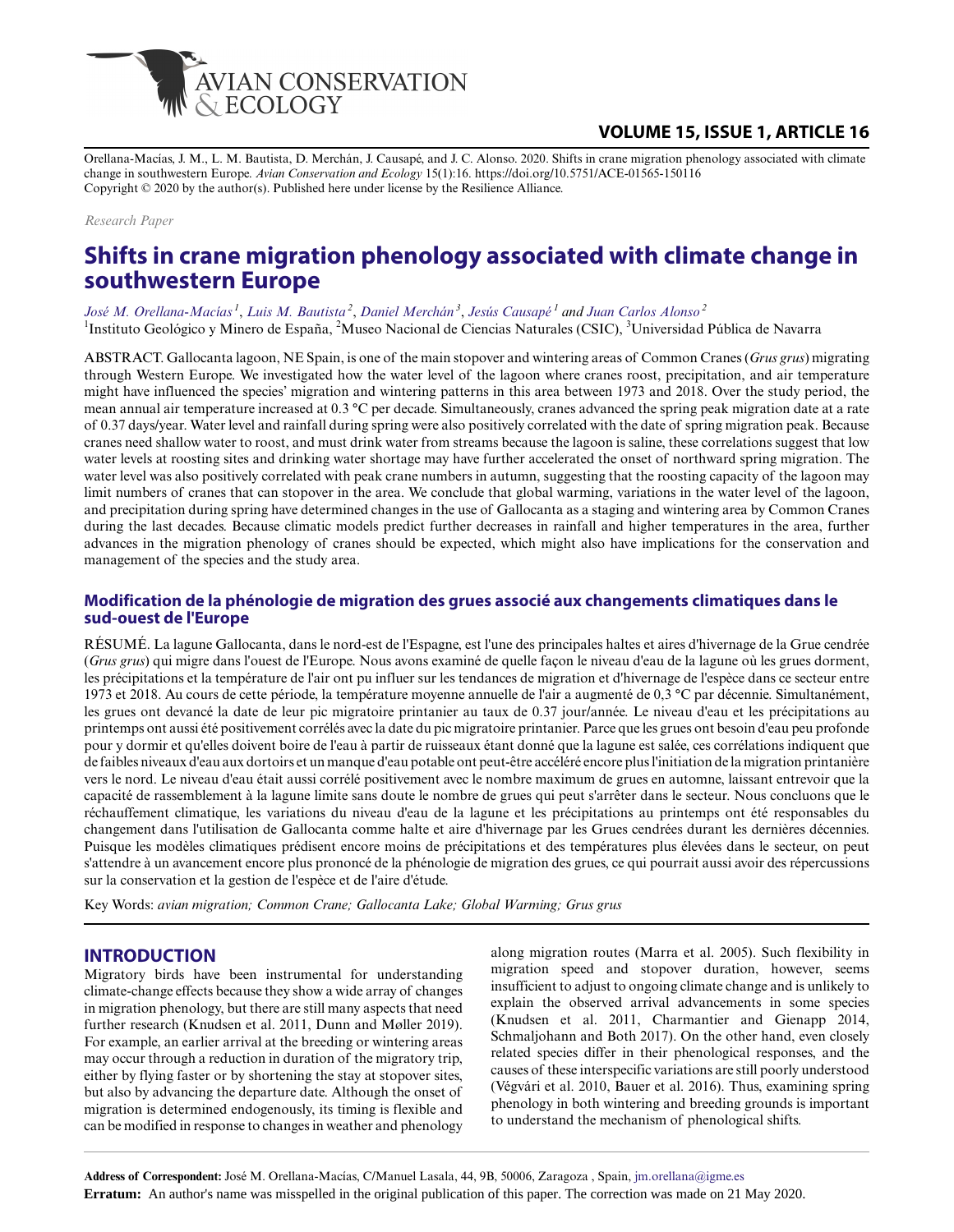The timing of spring migration is essential for successful reproduction in north-temperate breeding areas (Kokko 1999, Visser et al. 2006). An early arrival can result in higher productivity by increasing the chances of acquiring better territories (Aebischer et al. 1996, Smith and Moore 2005) or retaining those of previous seasons (e.g., Forstmeier 2002). It also helps coupling food availability and food requirements (e.g., Dunn et al. 2011). Additionally, early breeders have more time to recover from migration before starting reproduction, and to raise their offspring on time before the next autumn migration (Ramenofsky and Wingfield 2007). In sight of these advantages of an early arrival at the breeding areas, the influence of the alterations enhanced by climatic conditions and their magnitude should be investigated in wintering and stopover sites to make reliable predictions related to phenological shifts.

Common Cranes (*Grus grus*), like most other crane species, are long-lived birds that perform long migrations between breeding and wintering areas. Thus, they are suitable to investigate whether changes in migratory patterns are associated to climate changes. For example, Whooping Cranes (*Grus americana*) advanced the spring migration by 22 days and delayed the autumn migration by 21 days over the last 75 years (Jorgensen and Brown 2017), overwintering in new sites where climate changes have resulted in higher temperatures and more agricultural food resources (Teitelbaum et al. 2016).

The breeding, stopover, and wintering sites of Common Cranes in the western Palearctic are well known (Prange 2016, Ojaste et al. 2020) and their migration phenology has been recorded over several years at different sites (Bautista et al. 1992, Filippi-Codaccioni et al. 2011, Knudsen et al. 2011, Mingozzi et al. 2013, Salvi 2016, LPO/Birdlife 2018). However, the drivers of changes in phenology are mostly unknown. In recent years, Common Cranes arrive earlier at their breeding areas (Lundgren 2012, Salvi 2016, Palm et al. 2017), abandon them earlier in summer (Filippi-Codaccioni et al. 2011), and also pass earlier through postbreeding stopover sites (Kraft 1999, Végvári 2015). However, it is unclear whether Common Cranes also arrive earlier at their wintering sites in southwestern Europe. An early arrival at the breeding sites suggests that they could leave their wintering sites earlier. On the other hand, although most Common Cranes still overwinter at their traditional areas in southwestern Europe (Prange 2005, Román 2018), some have reduced the migration distance and currently spend the winter closer to the breeding areas (e.g., Mewes and Rauch 2012, Nowald et al. 2012, Salvi 2012). Unlike in autumn, spring staging is short and apparently determined by weather conditions, although the causes of such a brief staging are still poorly understood (Alonso et al. 1990*a, b*).

In this study we investigate the relationships between migration and climate in the Common Crane phenology during five decades at Gallocanta Lake, one of the most important wintering and stopover sites in the species' western migratory flyway. This lake and the surrounding agricultural fields have been used by increasing numbers of Common Cranes as a staging and wintering area since the early 1970s (Alonso et al. 1987*a, b*, Bautista et al. 1992). The factors responsible for this increase were an enhanced protection of the area (Bautista et al. 1992), higher food availability (Alonso et al. 1994), and an increase in the size of the species' population in Western Europe (Alonso et al. 2008, Prange 2012). Previous studies of the effects of weather during the prebreeding migration in Gallocanta showed higher migration intensity on sunny days with tail winds (Alonso et al. 1990*a, b*). But the long-term effects of climate on the spring and autumn migration phenology at Gallocanta are unknown. We proposed the following hypotheses. First, based on the correlation found between increasing air temperatures and delayed autumn migration in northern Europe (Prange 2012, Volkov et al. 2016), and on similar effects of climatic predictors on spring and autumn migration phenology in eastern European stopover sites (Végvári and Kovacs 2012, Végvári 2015), we hypothesized that an increase in temperature, the most used indicator of climate change, could have detectable effects on the timing of Common Crane migration in southwestern Europe. Second, we hypothesized that low precipitation can modify the staging and wintering patterns of Common Cranes. Insufficient rainfall at wintering sites may reduce the amount of food and drinking water available for Common Cranes (Alonso et al. 1994, Harris and Archibald 2013) and dry up the shallow lagoons that provide safe roosting sites. In Gallocanta, annual rainfall and water depth of the lagoon have decreased since 1974 (Castañeda and Herrero 2009, García et al. 2009), and thus the peak counts during spring and autumn migrations should have dropped. However, numbers have increased (Bautista et al. 1992), though this could be due to the increase of the Common Crane population in the Western Palearctic (Alonso et al. 2016, Prange 2016). Based on the weak relationship between annual rainfall and lake level (Kuhn et al. 2011), we explored the effects of both rainfall and water level of the lagoon on Common Crane numbers and migration dates. Our aim in this study was therefore to determine if Common Crane phenology at Gallocanta changed between 1973 and 2018 in both autumn and spring migrations, and how these changes were related to air temperature as a measure of global warming, but also to other variables that provide essential resources to Common Cranes, namely rainfall and water level of the lagoon.

### **METHODS**

### **Study area**

Gallocanta is an endorheic basin of 54,335 ha surrounding an ephemeral saline lake (40°58' N, 1°30' W, 990 m.a.s.l.) with a water surface of approximately 1330 ha (Iglesias and Bone 2006). Salinity ranges between 0.5 and 49.4 dS/m, being higher when the water level is low. This basin is located in the central sector of the Iberian Range, in the NE Iberian Peninsula. The climate is semiarid and has a strong continental and altitudinal influence. Summers are hot and winters are cold with little rainfall. The average annual temperature is 11.6 ºC, but the continental and altitudinal influences lead to a great temperature variation, i.e., minimum values of around -20 ºC and maximum above 35 ºC. The average annual rainfall is around 440 mm, gathered mostly in spring and autumn but with strong interannual variation. Most of the land is intensively cultivated (35,637 ha; CORINE 2018), mainly with wheat and barley, and some sunflower.

### **Meteorological series**

Time series of air temperature and precipitation were obtained from 1973 to 2018. Meteorological data include daily mean air temperatures and daily rainfall. From daily mean air temperature and daily rainfall we calculated annual mean air temperature and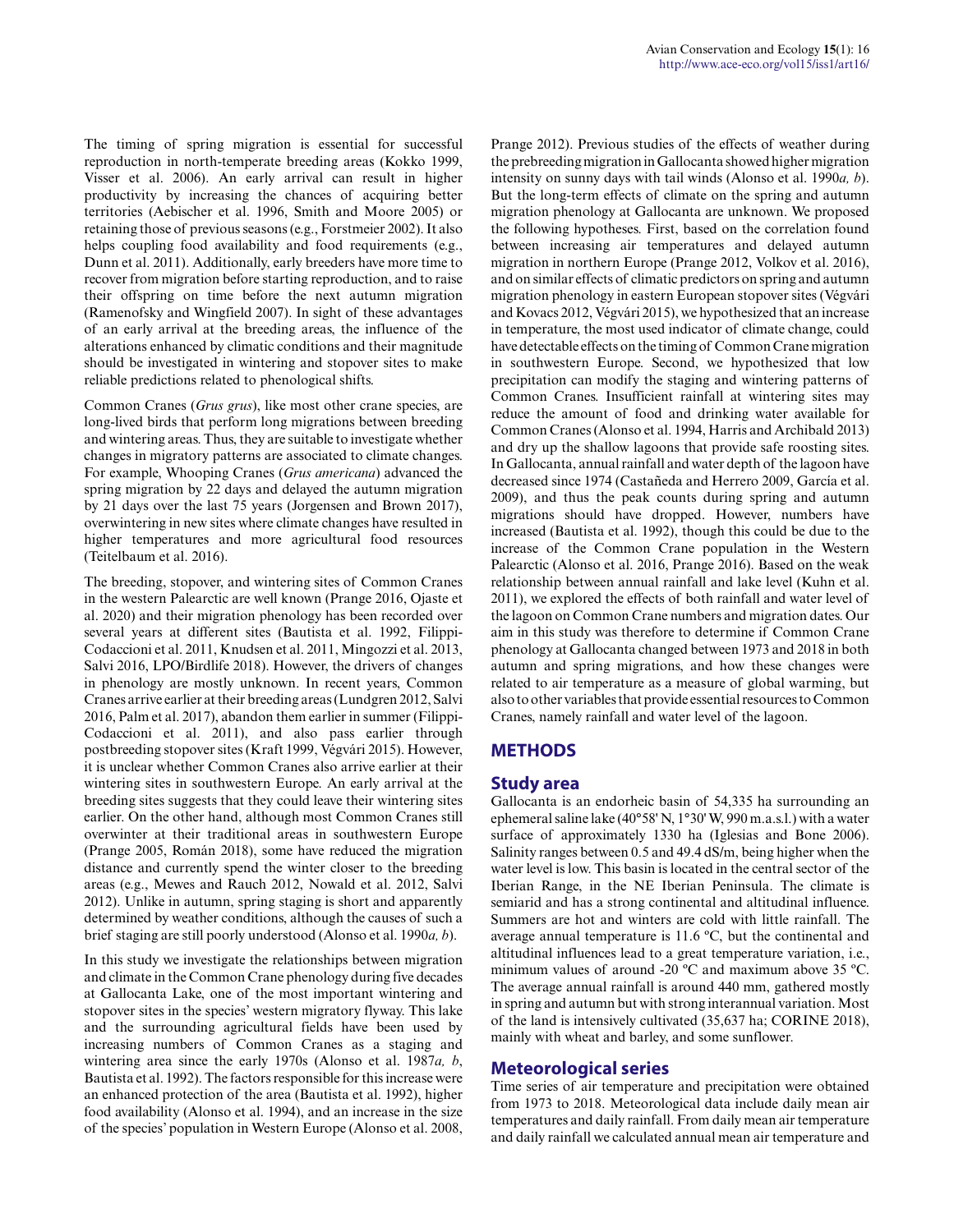annual rainfall. The data were obtained from a meteorological station located in Gallocanta (40°59′0″ N, 1°30′32″ W), next to the lake. Because Gallocanta meteorological series were not complete for the study period, daily temperatures and precipitation series from meteorological stations across the study area provided by the Spanish State Meteorological Agency (AEMET,<http://www.aemet.es/en/portada>) were interpolated by using the inverse distance weighting (IDW) of meteorological variables. IDW has been widely used to interpolate meteorological variables (Kurtzman et al. 2009, Chen and Liu 2012), and it is recognized as one of the most common techniques for interpolation. The IDW formulas are described in Equations 1 and 2. *n*

$$
R_0 = \sum_{i=1}^{n} (w_i \cdot R_i)
$$
 (1)  

$$
w_i = \frac{di^{a}}{\sum_{i=1}^{n} (w_i - a_i)}
$$
 (2)

$$
R_0 = \sum_{i=1}^{n} (w_i \cdot R_i)
$$
 (1)  

$$
w_i = \frac{di^{-\alpha}}{\sum_{i=1}^{n} d_i^{-\alpha}}
$$
 (2)

Interpolation; is the weighting of each meteorological station; is<br>the distance from each meteorological station to the estimated at point; is the number of meteorological stations used for<br>interpolation; is the weighting of each meteorological station; is<br>the distance from each meteorological station to the estimated . at point; is the number of meteorological stations used for Where the estimated variable (in mm or °C); is variable measured point; and is the power coefficient set as  $= 2$  in this study. IDW estimate values for unsampled locations were based on weighted values of known points around those locations. The value at the unknown location is the weighted sum of the values of known points based on the distance between the known points and the estimated point.

The interpolation was evaluated with two different statistics: mean absolute error (MAE) and bias. The MAE is calculated as the mean of the absolute differences between predicted and observed values and shows the magnitude of the error regardless of its sign. The bias is calculated as the mean of the differences between estimated and observed values and shows the tendency to overestimate or underestimate the interpolated variable.

Validation tests applied to interpolated data showed low MAE (23 mm and 0.6 °C) and BIAS (21 mm and 0.6 °C). Precipitation mean error was 6% of the rainfall amount, whereas temperature mean error was 5%. Both estimations slightly overestimated precipitation and temperature. However, MAE and BIAS values were low, so we accepted interpolated data.

#### **Lake water level**

From 1973 to 2015 the regional water management authority (Ebro Hydrographic Confederation, CHE) measured the water level daily or weekly (Confederación Hidrográfica del Ebro 1997, 2002, 2003). Since 2015, water level sensors connected to an automated electronic recorder collected the water level every hour. In addition, water level data that were recorded occasionally by wildlife guards at roughly the same times, and evenly across the sampling period, were also included in this study. The combination of data sources allowed us to assemble a continuous series of water depths from 1974 to 2018 and calculate the annual mean water depth at the measurement point.

#### **Common Crane censuses**

Common Cranes usually arrive at Gallocanta between October and December. A variable number of birds remain there throughout the winter, whereas most continue migrating to their traditional wintering areas in southwestern Spain. Prebreeding northward migration takes place between late February and early April.

Experts in conducting censuses made Common Crane counts. Before 1979, the Common Crane population arriving at Gallocanta was surveyed on a weekly to fortnightly basis by wildlife guards (Hernández 1986). Beginning in 1979, counts were increased to one to two times per week (Bautista et al. 1992). Two to six observers counted Common Cranes that left the roosts in early morning after sleeping there, then returned in the evening. Since 2005, guards counted Common Cranes weekly between October and March (Gobierno de Aragón 2018). Birdwatchers provided a few additional censuses (e.g., Prieta and del Moral 2009, Sampietro et al. 2017, Román 2018). All these counts followed the same census protocol, so the small changes in survey frequencies over the study period (one to two times per week as a rule, one time per fortnight only on the years 1973–1979) have not caused any major bias when calculating mean or maximum crane numbers during both migrations or in winter.

### **Statistical analyses of numbers of Common Cranes**

**As mentioned above, we worked with the maximum numbers of**  $G$  **and**  $G$  **and**  $G$  **is a hoth mismations (outward notationally a** As including above, we worked with the maximum numbers of Common Cranes in both migrations (autumn: postbreeding, spring: prebreeding) and the minimum numbers in winter (January). Because the western population of Common Cranes -*α* (January). Because the western population of Common Cranes showed a clear increase (Alonso et al. 2016), the observed number showed a clear increase (Alonso et al. 2010), the observed number<br>of Common Cranes was standardized according to the number of Common Cranes counted in the last year (i.e., 2018) with Equation 3: *i* as *i* - *a* is a *i* - *a i* - *a i* - *a i* - *a i* - *a i* - *a i* - *a i* - *a i* - *a i* - *a i* - *a i* - *a i* - *a i* - *a i* - *a i* - *a i* - *a i* - *a i* - *a i* - *a i* ed with the maximum numb<br>grations (autumn: postbree<br>*i* minimum numbers in<br>1 population of Common C<br>0 et al. 2016), the observed nu

$$
V_i = \frac{(V_{mt} \cdot D_i)}{100} + V_{mt} \tag{3}
$$

Where the *standardized number of Common Cranes* in year *i*, is the maximum number of Common Cranes counted in 2018, and is the difference between the theoretical observation and the measured observation of Common Cranes each year in percentage. After controlling for the historical increasing trend we analyzed the effects of meteorological factors and other abiotic variables on the seasonal number of Common Cranes across years.

We also analyzed the historical trend of wintering Common Cranes, bearing in mind that the number of wintering Common Cranes must be a fraction of the Common Crane population staging in autumn. As a proxy of the proportional number of Common Cranes that overwintered in Gallocanta, we calculated the ratio between the minimum number of wintering Common Cranes (January) and the maximum counted in the previous autumn migration. Everything else being equal, it can be assumed that the higher the maximum in autumn, the higher the minimum number of Common Cranes overwintering in Gallocanta.

The variability across years can mask a historical trend in the number of Common Cranes, thus a Mann-Kendall seasonal test was calculated. The nonparametric Mann-Kendall test calculates a trend and the level of statistical significance of such trend in temporal series. Trend analysis is completed by using Sen's slope, which quantifies the calculated trend in the number of Common Cranes (Helsel and Hirsch 2002). Correlations were calculated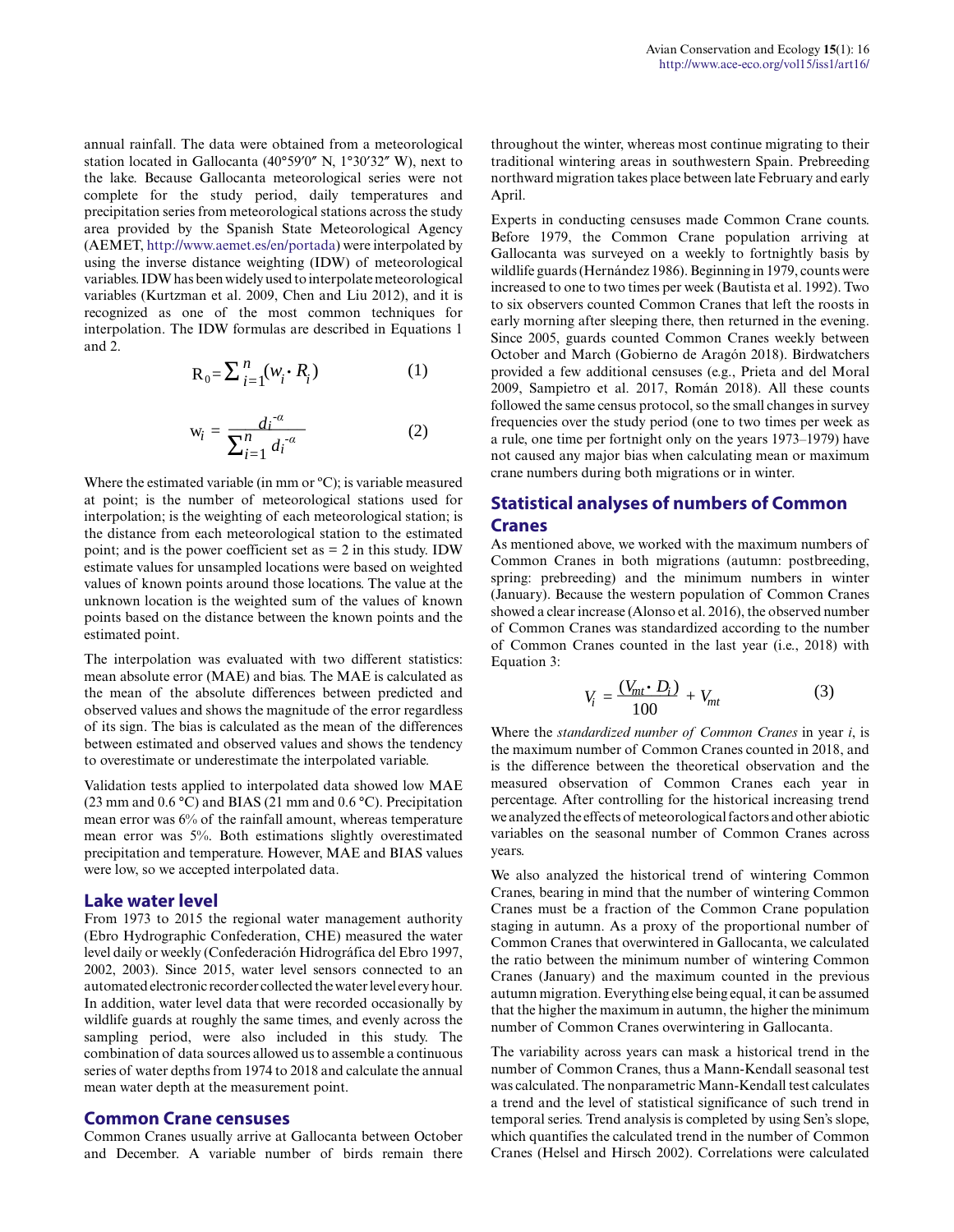with the nonparametric Kendall's correlation coefficient. Statistical and trend analyses were performed with the MAKESENS Microsoft Excel Template (Salmi et al. 2002), and correlation analysis and regression models with the Trend Package from R software (R Development Core Team 2016) and JMP software.

#### **Statistical analyses of migration dates**

For the purpose of comparing changes in migration times, standardized bird-banding data may be preferable to bird counts (Miller-Rushing et al. 2008), but a sufficient number of resightings of banded Common Cranes was not available. We analyzed the Julian dates when maximum numbers of Common Cranes were counted at the lake in autumn and spring as proxies of the migration timing in Gallocanta. We disregarded dates of early and late migrations because detailed counts of Common Cranes arriving early in autumn or leaving late in spring were not available. Additionally, the increase in numbers of Common Cranes in the western population probably contributed to extend the length of the migratory period over the years, and therefore the first and last dates of migration could be worse estimators of the migration phenology than the dates of maximum Common Crane counts. We also provided additional results of dates corresponding to the 50th percentile of Common Crane counts during autumn and spring migrations, because quantifying the entire seasonal distributions of migration dates could result in more stable inferences than relying on a single date of maximum bird counts (Cohen et al. 2015).

To assess the influence of abiotic conditions over migration dates, we performed single and multiple regression models for both spring and autumn migrations. In the models we included abiotic conditions (temperature, rainfall, and water level) as independent variables, and the dates of maximum number and 50th percentile of Common Cranes as dependent variables.

In addition to statistical analyses of historical trends (1970–2018), short-term variability in abiotic variables (weather, temperature, etc.) would add seasonal variability in dates of migration peaks. The abiotic variables in spring (January–March) and autumn (October–December) were included in a correlation analysis in order to isolate the influence of seasonal conditions over the migratory peaks. Seasonal effects of weather and other abiotic variables in dates of maximum migration were calculated with the residuals of a linear model of the historical trends of the abiotic variables. We included the residuals of seasonal mean temperature, rainfall, mean water level at the lake, and North Atlantic Oscillation (NAO) index in spring and autumn as predictor variables of seasonal changes in the date of the migration peak.

### **RESULTS**

#### **Weather series and water level of the lagoon**

Between 1973 and 2018 the air temperature increased 0.3 °C per decade ( $P < 0.001$ ). This increase was fairly linear, totaling  $\sim 1.4$  ° C over the study period (Fig. 1). Annual rainfall showed a statistically nonsignificant decrease.

**Fig. 1**. Mean annual air temperature (top), annual precipitation (middle), and water level of the lagoon (bottom) in Gallocanta between 1973 and 2018. Temporal trends (highlighted with linear regression fitting lines) are statistically significant ( $P < 0.001$ ) for air temperature increase and water level decrease (continuous lines). Annual precipitation did not show a significant temporal trend (dashed line).



The main characteristic of water level values was a strong interannual and intra-annual variation. On May 1974 the water level was around 2 m, the highest value during the study period. After 1983 it fluctuated across years (Fig. 1, bottom series), between extremely dry years and long periods of open water, always below 1 m.

Water level correlated negatively with air temperature (Kendall  $\tau$ )  $= -0.40$ , P < 0.001) and positively with rainfall (Kendall  $\tau = 0.21$ ,  $P = 0.049$ ). Air temperature and rainfall were not correlated (P  $>$ 0.05).

### **Historical trends of Common Crane numbers in Gallocanta and their relation with weather**

The maximum number of Common Cranes in Gallocanta increased over the study period, from a few hundred individuals in 1973 to many thousands in the last years (the peak was 120,000 birds on a single day in February 2011). The increase was slightly different in each migration season and study stage: during the first 15 years of the study period, greater maximum numbers of Common Cranes were observed in autumn than in spring, while in the last 10 years the reverse was observed (Fig. 2). The overall increase in maximum numbers was > 600 Common Cranes/year in autumn and > 1000 Common Cranes/year in spring.

Over the period 1983–2018, when water level of the lagoon oscillated, the standardized maximum number of Common Cranes in autumn was significantly correlated with water level (Kendall  $\tau = 0.38$ , P = 0.002; Fig. 3), but not with temperature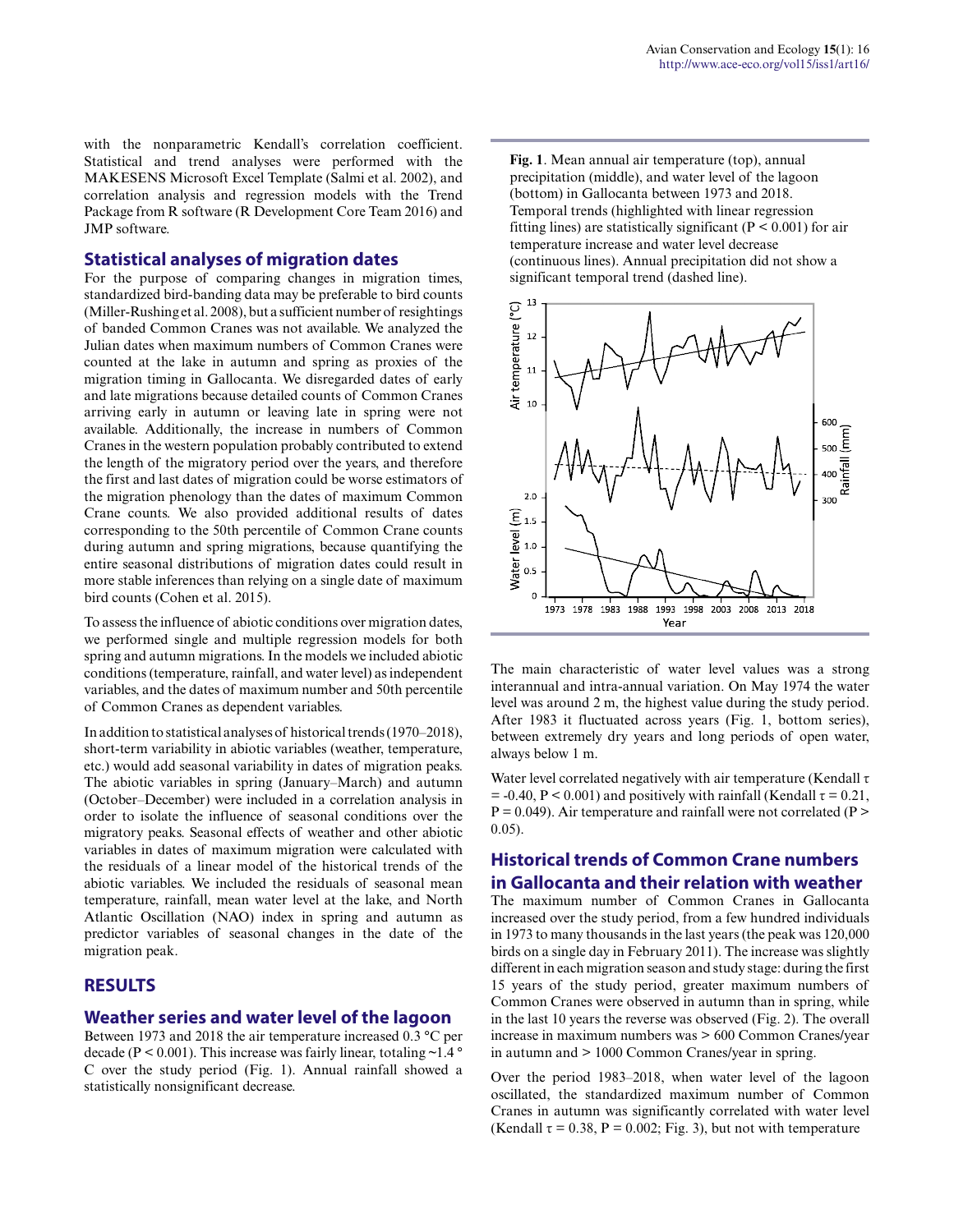**Fig. 2**. Maximum numbers of Common Cranes (*Grus grus*) counted in Gallocanta during the autumn (top) and spring (bottom) migration periods, and minimum number during the overwintering period (middle). Temporal trends (highlighted with linear regression fitting lines) are all statistically significant ( $P < 0.001$ ).



**Fig. 3**. Relationship between the maximum number of Common Cranes (*Grus grus*) in autumn migration (period 1983 to 2018) and the annual mean of water level. Numbers of Common Cranes were previously standardized to the autumn peak of year 2018 to control for the population increase along the study (see Methods). The line shows a linear regression fit ( $P \leq$ 0.001).



(Kendall  $\tau$  = -0.11, P = 0.360), nor rainfall (Kendall  $\tau$  = 0.15, P = 0.200). In spring, the standardized maximum number of Common Cranes was correlated with temperature (Kendall t  $= -0.25$ ,  $P = 0.036$ ) and rainfall (Kendall t = 0.29, P = 0.014), but not with water level (Kendall  $t = 0.21$ ,  $P = 0.078$ ). A multiple regression model supported water level as the significant predictor of Common Crane numbers in autumn (Appendix 1, Table A1.1).

The minimum number of Common Cranes wintering in Gallocanta also increased over the study period, from 1% of the previous autumn maximum in 1973 up to 40% in 2018 (Fig. 4). These percentages correlated negatively with water level (Kendall  $\tau$  = -0.35, P = 0.004) but not with temperature (Kendall  $\tau$  = 0.12, P = 0.330) or rainfall (Kendall  $\tau$  = 0.05, P = 0.650). A multiple regression model supported the water level as the explanatory variable of the number of cranes (Appendix 1, Table A1.1).

**Fig. 4**. Ratio of the minimum number of Common Cranes (*Grus grus*) in winter to the maximum number of Common Cranes during autumn migration throughout the study period. The continuous line shows a linear regression fit ( $P \le 0.001$ ).



## **Dates of migratory peaks and their relation with weather**

The spring migratory peak advanced 0.37 days/year (CI95%: 0.23–0.53 days/year,  $P < 0.001$ ), whereas in autumn the advance was statistically nonsignificant (Fig. 5). The date of the 50th percentile migration provided the same results: spring migration advanced 0.38 days/year (CI95%: 0.22–0.50 days/year, P < 0.001) and autumn migration was statistically nonsignificant.

The dates of migratory peaks correlated negatively with temperature in both migrations (Fig. 6; autumn: Kendall  $\tau$  = -0.24,  $P = 0.020$ ; spring: Kendall  $\tau = -0.40$ ,  $P < 0.001$ ) and positively with water level only in spring (Kendall  $\tau = 0.36$ , P < 0.001). Rainfall was not significantly correlated with migration timing, neither in spring (Kendall  $\tau = 0.16$ , P = 0.131) nor in autumn (Kendall  $\tau = 0.04$ , P = 0.680). In autumn, a multiple regression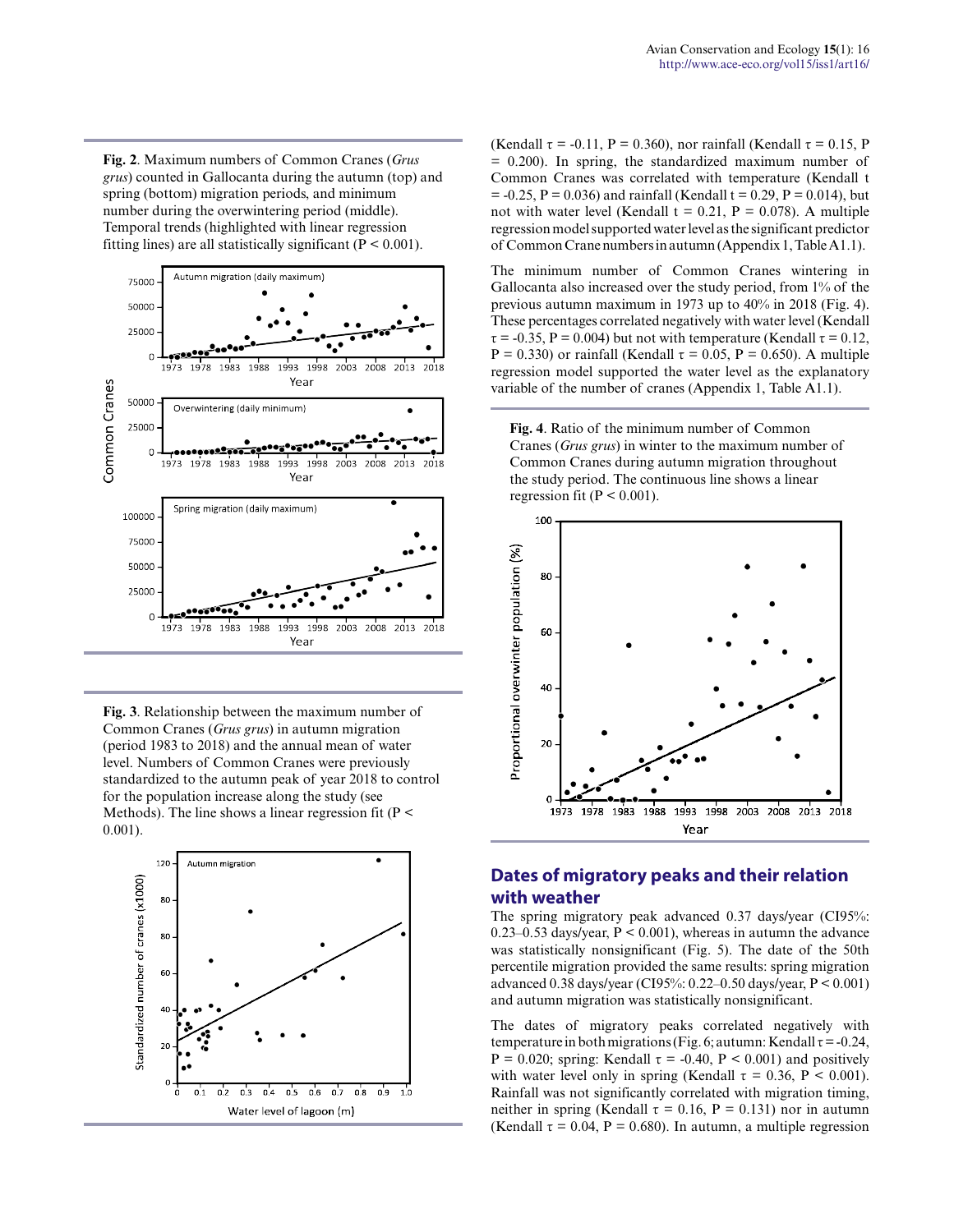model supported the advancing effects caused by water level decreases and air temperature increments. In spring, the multiple regression highlighted water level as the only significant predictor: the lower the water level, the earlier the migratory peak (Appendix 2, Table A2.1).

**Fig. 5**. Date of maximum number of Common Cranes (*Grus grus*) in autumn (top) and spring (bottom) migrations. Common Cranes advanced the migration in spring 16.2 days ( $P < 0.001$ ) but not in autumn ( $P >$ 0.05). Lines show linear regression fits, respectively statistically significant (continuous line) and nonsignificant (dashed line).



**Fig. 6**. Dates of migratory peaks in autumn (top) and spring (bottom) advanced with higher annual mean temperatures. Linear regression fits were statistically significant in autumn ( $P < 0.05$ ) and spring ( $P < 0.01$ ): on average, Common Cranes (*Grus grus*) significantly advanced their migration time by 10.4 days in autumn and 11.6 days in spring per °C increase.



Pairwise nonparametric correlations of weather variables with

the dates of the 50th percentile migration produced similar results: the 50th percentile correlated negatively with temperature in both migrations (autumn: Kendall  $\tau = 0.16$ , P = 0.133; spring: Kendall  $\tau$  = -0.23, P < 0.031) and positively with water level, but only in spring (Kendall  $\tau = 0.25$ , P < 0.019). Rainfall was not significantly correlated with migration timing measured as the 50th percentile, neither in spring (Kendall  $\tau = 0.102$ , P = 0.336) nor in autumn (Kendall  $\tau = -0.005$ , P = 0.960). A multiple regression model supported the advancing effect caused by decreases in water level and increments in air temperature on the dates of the 50th percentile migration in autumn. In spring only water level was a significant negative predictor of the 50th percentile migration (Appendix 2, Table A2.1).

Regarding the seasonal analysis, in spring the migration phenology was positively correlated with the residuals of the linear regression of mean water level (Kendall  $\tau = 0.33$ , P = 0.001) and rainfall (Kendall  $\tau = 0.25$ , P = 0.018). These correlations were not found during the autumn migratory period.

#### **DISCUSSION**

The results support our initial hypothesis that variations in the spring migration phenology of Common Cranes at a stopover site in southwestern Europe may be associated to climate change. Temperature, rainfall, and water level of the lagoon influenced the peak and 50th percentile migration dates and the number of individuals in the study area. Some caution must be taken, however, when interpreting the influence of climate change on the changes observed during the autumn migration and wintering periods.

The increase in air temperature in our study area was similar to those recorded in other areas of the Iberian Peninsula (García-Garizábal and Causapé 2010), and also to trends reported for other Common Crane areas in Europe (e.g., 1.2 °C in France; Salvi 2012). Such increases have been explained as effects of global warming (IPCC 2013). In addition, certain long-term climatic cycles may also induce temperature and weather changes (IPCC 2013). For instance, both the North Atlantic Oscillation (NAO) and the Southern Oscillation could exert an influence at different, long-term temporal scales in Gallocanta, where drought phases of the lagoon every 14 years suggest a positive response to El Niño-Southern Oscillation signals, while no response to NAO have been observed (Rodo et al. 1997). One of the main limitations of climate change studies using birds as models is how rarely other potential causes of changing bird populations and behaviors are considered alongside climate change, to analyze multiple contributing drivers (Paxton et al. 2014, Møller and Dunn 2019).

Common Cranes in Gallocanta started their northward migration in spring 3.7 days per decade earlier. This advance in the date of the spring migration peak is similar to that reported for other birds (2.1 days per decade, Usui et al. 2017), including other crane species, and does not differ much from values reported for Common Cranes in other European sites (Palm et al. 2009, Lundgren 2012). Observations of Whooping Cranes between 1942 and 2016 showed an advance of almost three days per decade in their spring migration and a delay of the same magnitude in their autumn migration (Jorgensen and Brown 2017). The most obvious benefit adult pairs obtain from advancing spring migration is the possibility to start breeding earlier, thus having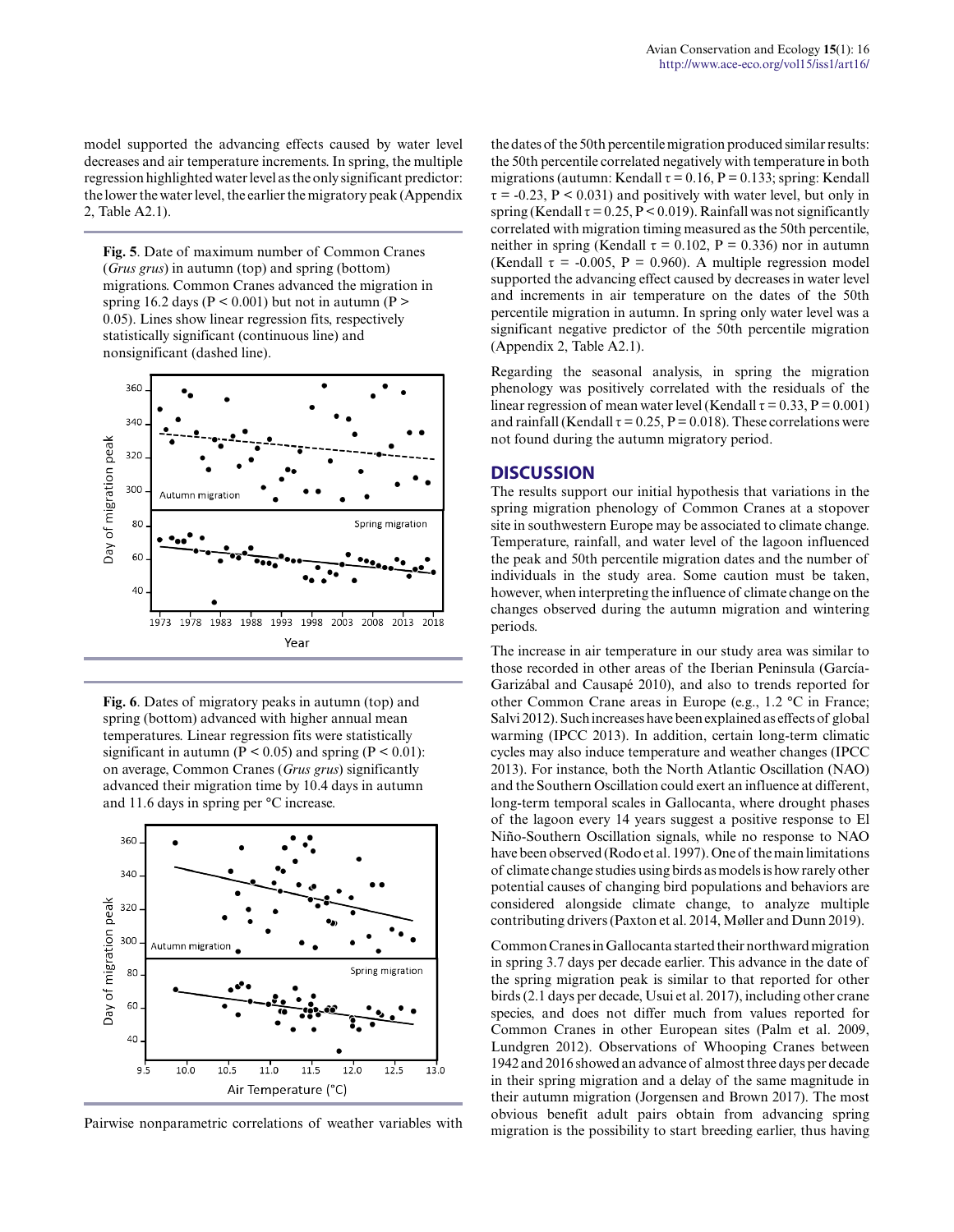longer periods for raising their offspring before the next autumn migration. An additional benefit is to facilitate an earlier onset of the autumn migration, which has been reported in some studies (Filippi-Codaccioni et al. 2011, Végvári 2015). However, a temperature increase at the breeding grounds could favor a delay of the autumn migration (e.g. Volkov et al. 2016).

### **Climate change and numbers of Common Cranes**

Cranes need a wetland to roost and drink water. Although previous studies have considered food as a limiting factor for Common Crane staging and wintering in Gallocanta (Alonso et al. 1987*b*, 1994, 2003, 2018), the effect of water as a limiting resource is poorly known. We used two variables, water level of the lagoon and rainfall. Although both are related (see Fig. 1), they have different meanings and implications for the number of Common Cranes. A certain water level is needed in order to provide suitable roosting sites for Common Cranes, and a minimum amount of rainfall is also required to fill the few streams and small ponds that birds use to drink water because the lagoon is saline. The water level of the lagoon fluctuated heavily since 1983, including some years when it dried up (Fig. 1). Common Cranes need ~0.2 m water level for roosting, but that depth would force all birds to gather in too small an area, limiting the lagoon's carrying capacity as a roosting place. Years with a higher water level offered more sites to roost because the lagoon is large and very swallow. We found a positive correlation between number of Common Cranes in autumn and water level, supporting our inference about the impact of water level on the number of Common Cranes. However, we also found a negative correlation between wintering population and water level. This correlation may be explained by the influence of higher temperature, which accelerates evapotranspiration from the lagoon and favors the increasing number of wintering Common Cranes. Nevertheless, the relationship between water level and roosting behavior of Common Cranes in Gallocanta deserves further research.

Apart from water level, climate change also modifies food availability. Although the spring migration did not seem to depend on food availability (Alonso et al. 1990*a, b*), in autumn Common Cranes tended to remain longer at Gallocanta, delaying the migration to wintering areas further south as long as enough food was available in Gallocanta (Alonso et al. 1994). Clearly, enough food availability is needed to remain in a stopover site (Alonso et al. 1994, 2018, Goss-Custard et al. 2002, 2003). This variable should have been included in the analyses, but this was not possible because food availability was not measured every year during the almost 45 years covered by the present study. However, it is worth highlighting that the high numbers of Common Cranes in January 1986 and 2014 (see Fig. 2) were preceded by cereal losses during harvest in summer due to bad weather, and that the grain left on the ground determined significant increases in food availability for Common Cranes during their autumn staging and well into the winter period in both years (Alonso et al. 1994, Sampietro et al. 2017).

## **Effect of climate variables on migration phenology**

We found that the timing of peak Common Crane numbers in spring was influenced by temperature, occurring 11.6 days earlier per °C rise in mean annual air temperature (Fig. 6). Because temperature increased over the years, this resulted in an advance of 0.37 days/year in the spring migration peak. In autumn, the advance was 10.4 days per °C rise in air temperature. This advance was bigger than the average change reported for hundreds of migrating bird species across continents (1.2 to 1.7 days per  $\mathrm{^{\circ}C}$ ; Koláŕová et al. 2017, Usui et al. 2017), suggesting that the response scale of larger bodied birds could be different than that of smaller species.

As for the water level of the lagoon, the fluctuations over the period 1983–2018 were correlated with number of Common Cranes. A plausible explanation of such correlation is that low water levels prevent an accumulation of large numbers of Common Cranes because of a lack of enough suitable roosting sites in the shallow margins of the lagoon, as explained above. Moreover, both water level and rainfall during spring were correlated with the date when migration peak occurred. Our interpretation of this result is that both a too shallow water level in the lagoon and lack of sufficient spring rainfall enhance the effect of high temperatures, contributing to further advance the onset of northward migration from Gallocanta. Mean annual water level was negatively correlated with mean temperature and positively with annual rainfall, but temperature and rainfall did not correlate with the timing of migratory peaks, nor with maximum numbers of Common Cranes. This lack of a direct association highlights the main role of water level on the availability of roosting sites compared to temperature. Results obtained with linear mixed-effects models and alternative proxies for migration dates, i.e., dates of the 50% percentiles (Appendices 1 and 2) support this conclusion. Finally, spring migration in Gallocanta is speeded up by tail winds and delayed by cloudy skies and front winds (Alonso et al. 1990*a, b*), but local weather in spring was rather variable among years and cannot explain the advance of the spring migratory peak.

### **Recent changes in Common Crane distribution and their effect on the timing and number of Common Cranes in Gallocanta**

Over the last decades the wintering range of Common Cranes in Western Europe has shifted northward (Alonso et al. 2003, Salvi 2012, 2013). In this context it is noteworthy that in response to warmer spring conditions, cranes migrating shorter distances have advanced their spring migratory phenology more than longdistance migrants (Usui et al. 2017). The advance in spring migration reported in the present study may be carefully considered before extrapolating it to future scenarios because of the species' current biogeographic situation, which is evidently changing and could increase the magnitude of the reported changes.

The overall critical lack of investigations on microevolutionary changes in bird phenology in response to climate change prevents drawing reliable conclusions on the processes underlying the observed patterns of advanced phenology in birds (Charmantier and Gienapp 2014, Cobben and van Noordwijk 2017). We can expect that increasing observations of individually marked Common Cranes in future years, e.g., iCora database (Crane Conservation Germany gGmbH, and NABU Crane Center 2018) will shed light on how Common Cranes track climate change along the western migratory route.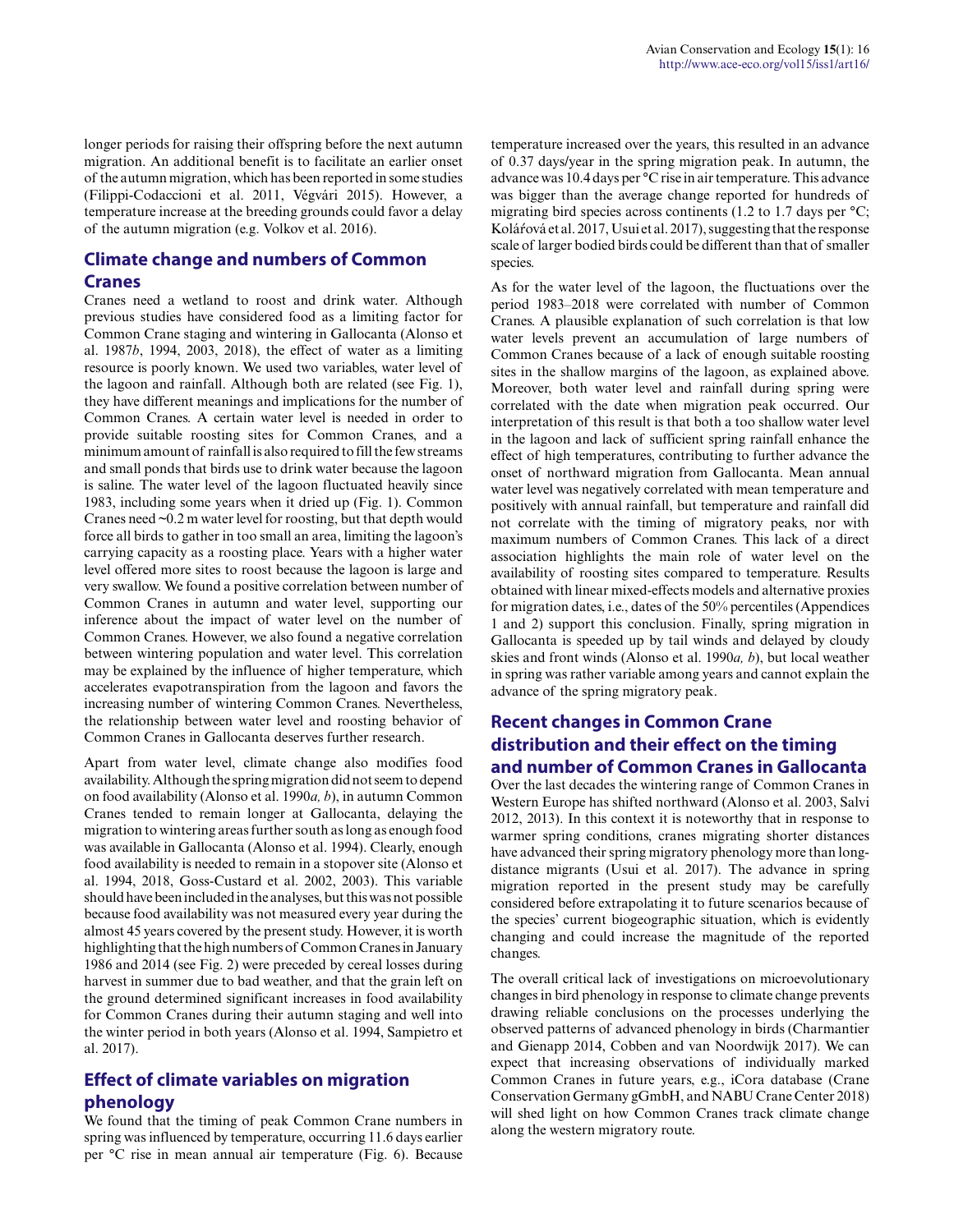In sum, Common Cranes have advanced their spring passage through Gallocanta over the last five decades. This shift in migration dates coincided with a change in climatic conditions. Because climate change is modifying ecological and climatic conditions in Gallocanta, potential alterations of food availability as well as roosting and drinking sites are likely. Although other migratory birds that did not show a phenological response to climate change are declining (Møller et al. 2008, Newson et al. 2016), a size increase of the Western Palearctic Common Crane population size is observed. Thus, further shifts in climate could continue favoring Common Cranes in northern Europe. However, in southern Europe the drying out of wetlands and desertification and deterioration of stopover and wintering areas could become a serious threat to the specie in the long term.

*Responses to this article can be read online at:* <http://www.ace-eco.org/issues/responses.php/1565>

#### **Acknowledgments:**

*We thank the Government of Aragón for providing census data, and AEMET and CHE, who contributed with meteorological and hydrological data, respectively. Finally, we also acknowledge the contribution of María Pardos for requesting and compiling these data. The authors declare that they have no conflicts of interest. This work was performed within the framework of project AgroSOS (CGL2015-66016-R Spanish Ministry of Economy and Competitiveness - FEDER funds [EU]) and the Government of Aragón (Spain) through a predoctoral internship to J. M. Orellana (BOA 20/07/2017).*

#### **LITERATURE CITED**

Aebischer, A., N. Perrin, M. Krieg, J. Studer, and D. R. Meyer. 1996. The role of territory choice, mate choice and arrival date on breeding success in the Savi's Warbler *Locustella luscinioides*. *Journal of Avian Biology* 27:143-152. <https://doi.org/10.2307/3677143>

Alonso, J. C., J. A. Alonso, and L. M. Bautista. 2018. A review of the crane-agriculture conflict at Gallocanta Lake, Spain. Pages 272-279 *in* J. E. Austin, K. L. Morrison, and J. T. Harris, editors. *Cranes and agriculture: a global guide for sharing the landscape*. International Crane Foundation, Baraboo, Wisconsin, USA.

Alonso, J. C., J. A. Alonso, and L. M. Bautista. 1994. Carrying capacity of staging areas and facultative migration extension in Common Cranes. *Journal of Applied Ecology* 31:212-222. [https://](https://doi.org/10.2307/2404537) [doi.org/10.2307/2404537](https://doi.org/10.2307/2404537) 

Alonso, J. A., J. C. Alonso, F. J. Cantos, and L. M. Bautista. 1990*a*. Spring crane *Grus grus* migration through Gallocanta, Spain. II. Timing and pattern of daily departures. *Ardea* 78:379-388.

Alonso, J. C., J. A. Alonso, F. J. Cantos, and L. M. Bautista. 1990*b*. Spring crane *Grus grus* migration through Gallocanta, Spain. I. Daily variations in migration volume. *Ardea* 78:365-378.

Alonso, J. C., J. A. Alonso, J. H. Martínez, S. Avignon, and P. Petit. 2003. European cranes shift their wintering area northwards: new evidences from radio tagged birds. Pages 201-207 *in* A. Salvi, editor. *Proceedings of 4th European Crane Workshop,* Fénétrange, France, 2000. European Crane Working Group, Verdun, France.

Alonso, J. A., J. C. Alonso, and G. Nowald. 2008. Migration and wintering patterns of a central European population of Common Cranes *Grus grus*. *Bird Study* 55:1-7. [https://doi.org/10.1080/00](https://doi.org/10.1080/00063650809461499) [063650809461499](https://doi.org/10.1080/00063650809461499)

Alonso, J. C., J. A. Alonso, A. Onrubia, C. M. Cruz, R. Cangarato, and P. Rocha. 2016. Assessing four decades of wintering crane counts in Spain, Portugal and Morocco. Pages 28-37 *in* Friends of Gallocanta Association, editor. *VIII European Crane Conference,* held in Gallocanta, Spain, 2014. Asociación Amigos de Gallocanta, Gallocanta, Spain.

Alonso, J. C., J. A. Alonso, and J. P. Veiga. 1987*a*. Flocking in wintering Common Cranes *Grus grus*: influence of population size, food abundance and habitat patchiness. *Ornis Scandinavica* 18:53-60.

Alonso, J. C., J. P. Veiga, and J. A. Alonso. 1987*b*. Possible effects of recent agricultural development on the wintering and migratory patterns of *Grus grus* in Iberia. Pages 277-299 *in* G. W. Archibald and R. F. Pasquier, editors. *Proceedings of the 1983 International Crane Workshop,* Bharatpur, India, 1983. International Crane Foundation, Baraboo, Wisconsin, USA.

Bauer, S., S. Lisovski, and S. Hahn. 2016. Timing is crucial for consequences of migratory connectivity. *Oikos* 125:605-612. <https://doi.org/10.1111/oik.02706>

Bautista, L. M., J. C. Alonso, and J. A. Alonso. 1992. A 20-year study of wintering Common Crane fluctuations using time-series analysis. *Journal of Wildlife Management* 56:563-572. [https://doi.](https://doi.org/10.2307/3808873) [org/10.2307/3808873](https://doi.org/10.2307/3808873) 

Castañeda, C., and J. Herrero. 2009. Remote sensing for detection of changes in Gallocanta Lake. Pages 105-128 *in* M. C. Seral and C. Castañeda, editors*. Laguna de Gallocanta: Medio Natural, Conservacion y Teledeteccion.* Real Sociedad Española de Historia Natural, Madrid, Spain.

Charmantier, A., and P. Gienapp. 2014. Climate change and timing of avian breeding and migration: evolutionary versus plastic changes. *Evolutionary Applications* 7:15-28. [https://doi.](https://doi.org/10.1111/eva.12126) [org/10.1111/eva.12126](https://doi.org/10.1111/eva.12126) 

Chen, F. W., and C. W. Liu. 2012. Estimation of the spatial rainfall distribution using inverse distance weighting (IDW) in the middle of Taiwan. *Paddy and Water Environment* 10:209-222. [https://doi.](https://doi.org/10.1007/s10333-012-0319-1) [org/10.1007/s10333-012-0319-1](https://doi.org/10.1007/s10333-012-0319-1)

Cobben, M. M. P., and A. J. van Noordwijk. 2017. Consequences of the genetic threshold model for observing partial migration under climate change scenarios. *Ecology and Evolution* 7:8379-8387. <https://doi.org/10.1002/ece3.3357>

Cohen, E. B., Z. Németh, T. J. Zenzal, K. L. Paxton, R. Diehl, E. H. Paxton, and F. R. Moore. 2015. Spring resource phenology and timing of songbird migration across the Gulf of Mexico. Pages 63-82 *in* E. M. Wood and J. L. Kellermann, editors. *Phenological synchrony and bird migration: changing climate and seasonal resources in North America. Studies in Avian Biology* 47. CRC, Boca Raton, Florida, USA.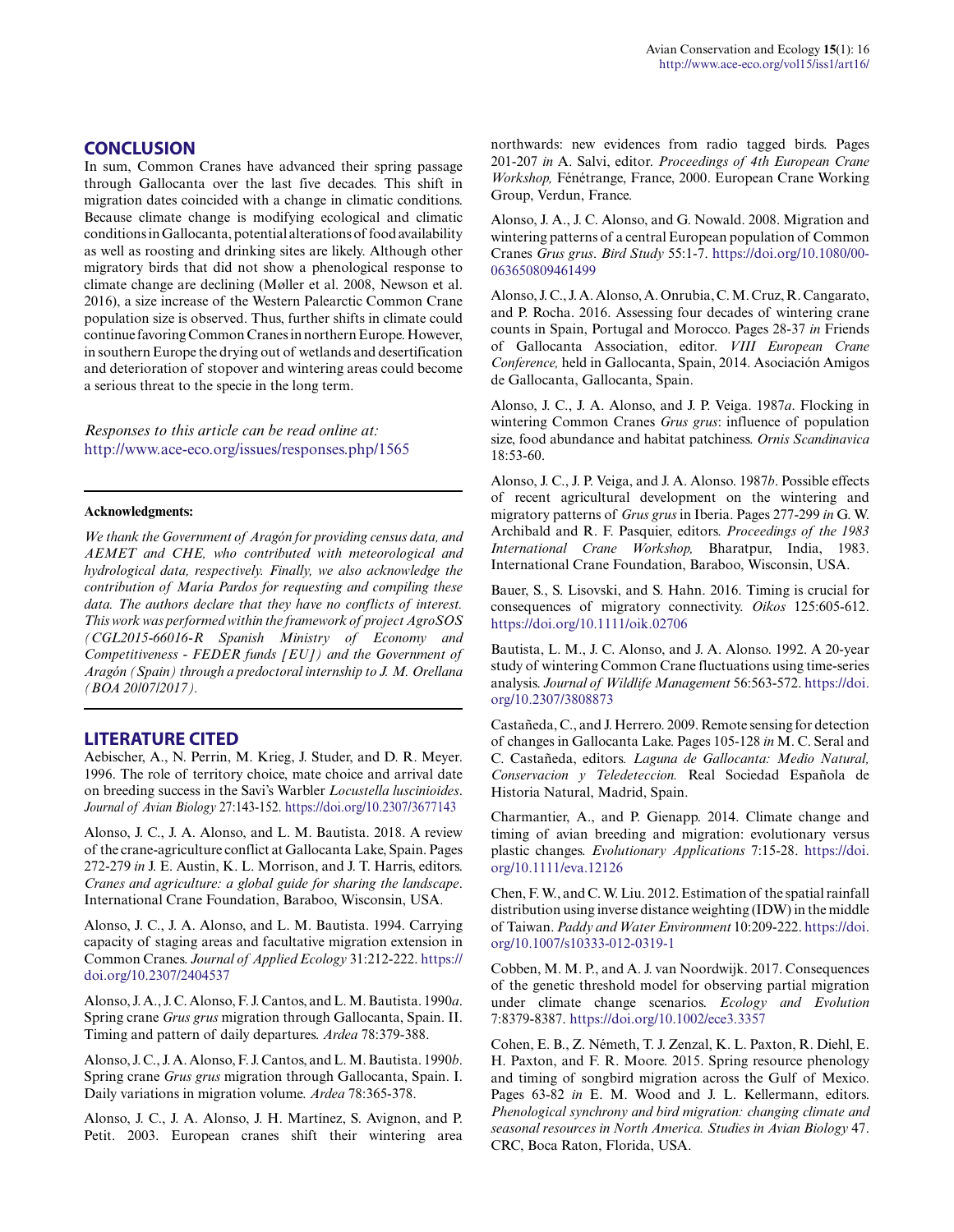Confederación Hidrográfica del Ebro. 1997. *Balance de la unidad hidrogeológica de Gallocanta.* Confederación Hidrográfica del Ebro, Zaragoza, Spain.

Confederación Hidrográfica del Ebro. 2002. *Balance de la cuenca de la laguna de Gallocanta*. Confederación Hidrográfica del Ebro, Zaragoza, Spain

Confederación Hidrográfica del Ebro. 2003. *Establecimiento de las normas de explotación de la unidad hidrogeológica Gallocanta y delimitación de los perímetros de protección de la laguna*. Confederación Hidrográfica del Ebro, Zaragoza, Spain.

CORINE Land Cover. 2018. European Environment Agency. [online] URL: [https://land.copernicus.eu/pan-european/corine](https://land.copernicus.eu/pan-european/corine-land-cover)[land-cover](https://land.copernicus.eu/pan-european/corine-land-cover)

Crane Conservation Germany gGmbH, and NABU Crane Center. 2018. *iCORA Internet Crane Observation Ring Archive.* Crane Conservation Germany, Groß Mohrdorf, Germany. [online database] URL:<https://www.icora.de>

Dunn, P. O., and A. P. Møller. 2019. *Effects of climate change on birds*. Oxford University Press, Oxford, UK. [https://doi.](https://doi.org/10.1093/oso/9780198824268.001.0001) [org/10.1093/oso/9780198824268.001.0001](https://doi.org/10.1093/oso/9780198824268.001.0001) 

Dunn, P. O., D. W. Winkler, L. A. Whittingham, S. J. Hannon, and R. J. Robertson. 2011. A test of the mismatch hypothesis: How is timing of reproduction related to food abundance in an aerial insectivore? *Ecology* 92:450-461.<https://doi.org/10.1890/10-0478.1>

Filippi-Codaccioni, O., J. P. Moussus, J. P. Urcun, and F. Jiguet. 2011. Advanced autumn migration of the Common Crane *Grus grus* over Western Pyrenean passes. *Acta Ornithologica* 46:37-45. <https://doi.org/10.3161/000164511X589901>

Forstmeier, W. 2002. Benefits of early arrival at breeding grounds vary between males. *Journal of Animal Ecology* 71:1-9. [https://](https://doi.org/10.1046/j.0021-8790.2001.00569.x) [doi.org/10.1046/j.0021-8790.2001.00569.x](https://doi.org/10.1046/j.0021-8790.2001.00569.x)

García, M. A., J. San Roman, O. Blasco, and P. Coloma. 2009. Hydrogeology of the Gallocanta Lake and environmental implications. Pages 79-103 *in* M. C. Seral and C. Castañeda, editors*. Laguna de Gallocanta: Medio Natural, Conservacion y Teledeteccion.* Real Sociedad Española de Historia Natural, Madrid, Spain.

García-Garizábal, I., and J. Causapé. 2010. Influence of irrigation water management on the quantity and quality of irrigation return flows. *Journal of Hydrology* 385:36-43. [https://doi.](https://doi.org/10.1016/j.jhydrol.2010.02.002) [org/10.1016/j.jhydrol.2010.02.002](https://doi.org/10.1016/j.jhydrol.2010.02.002) 

Gobierno de Aragón. 2018. *Seguimiento de la grulla común en la Laguna de Gallocanta y su entorno*. Departamento de Desarrollo Rural y Sostenibilidad, Zaragoza, Spain.

Goss-Custard, J. D., R. A. Stillman, A. D. West, R. W. Caldow, and S. McGrorty. 2002. Carrying capacity in overwintering migratory birds. *Biological Conservation* 105:27-41. [https://doi.](https://doi.org/10.1016/S0006-3207(01)00175-6) [org/10.1016/S0006-3207\(01\)00175-6](https://doi.org/10.1016/S0006-3207(01)00175-6)

Goss-Custard, J. D., R. A. Stillman, R. W. G. Caldow, A. D. West, and M. Guillemain. 2003. Carrying capacity in overwintering birds: when are spatial models needed? *Journal of Applied Ecology* 40:176-187.<https://doi.org/10.1046/j.1365-2664.2003.00785.x>

Harris, J., and G. W. Archibald. 2013. Status of and threats to the cranes of the world. Pages 7-15 *in* G. Nowald, A. Weber, J. Fanke, E. Weinhardt, and N. Donner, editors. *Proceedings of the VII European Crane Conference- Breeding, resting, migration and biology,* Stralsund, Germany, 2010. Crane Conservation Germany, Groß Mohrdorf, Germany.

Helsel, D. R., and R. M. Hirsch. 2002. *Statistical methods in water resources*. U.S. Geological Survey, U.S. Department of the Interior, Washington, D.C., USA.

Hernández, F. 1986. *Situacion y evolucion de la poblacion invernante de la Grulla Común en Gallocanta. Jornadas sobre problematica y conservacion de la Grulla Común Grus grus en áreas de invernada en España*. Diputación General de Aragón, Zaragoza, Spain.

Iglesias, M., and A. Bone. 2006. Plan de Ordenación de los Recursos Naturales (PORN) de la Zona de Especial Protección para las Aves (ZEPA) de la Laguna de Gallocanta. *Boletín Oficial de Aragón* 22:2210-2275.

Intergovernmental Panel on Climate Change (IPCC). 2013. *Climate change 2013: the physical science basis. Contribution of Working Group I to the Fifth Assessment Report of the Intergovernmental Panel on Climate Change*. Cambridge University Press, Cambridge, UK. [https://doi.org/10.1017/](https://doi.org/10.1017/cbo9781107415324.023) [cbo9781107415324.023](https://doi.org/10.1017/cbo9781107415324.023)

Jorgensen, J. G., and M. B. Brown. 2017. Temporal migration shifts in the Aransas-Wood Buffalo Population of Whooping Cranes (*Grus americana*) across North America. *Waterbirds* 40:195-206.<https://doi.org/10.1675/063.040.0302>

Knudsen, E., A. Lindén, C. Both, N. Jonzén, F. Pulido, N. Saino, W. J. Sutherland, L. A. Bach, T. Coppack, T. Ergon, P. Gienapp, J. A. Gill, O. Gordo, A. Hedenström, E. Lehikoinen, P. P. Marra, A. P. Møller, A. L. Nilsson, G. Péron, E. Ranta, D. Rubolini, T. H. Sparks, F. Spina, C. E. Studds, S. A. Sæther, P. Tryjanowski, and N. C. Stenseth. 2011. Challenging claims in the study of migratory birds and climate change. *Biological Reviews* 86:928-946.<https://doi.org/10.1111/j.1469-185X.2011.00179.x>

Kokko, H. 1999. Competition for early arrival in migratory birds. *Journal of Animal Ecology* 68:940-950. [https://doi.org/10.1046/](https://doi.org/10.1046/j.1365-2656.1999.00343.x) [j.1365-2656.1999.00343.x](https://doi.org/10.1046/j.1365-2656.1999.00343.x)

Kolářová, E., M. Matiu, A. Menzel, J. Nekovář, P. Lumpe, and P. Adamik. 2017. Changes in spring arrival dates and temperature sensitivity of migratory birds over two centuries. *International Journal of Biometeorology* 61:1279-1289. [https://doi.org/10.1007/](https://doi.org/10.1007/s00484-017-1305-5) [s00484-017-1305-5](https://doi.org/10.1007/s00484-017-1305-5) 

Kraft, M. 1999. Systematic counts of Common Cranes *Grus grus* during autumn migration from 1987 to 1998 in Marburg/Lahn area, Germany. *Vogelwelt* 120:337-343.

Kuhn, N. J., R. Baumhauer, and B. Schütt. 2011. Managing the impact of climate change on the hydrology of the Gallocanta Basin, NE-Spain. *Journal of Environmental Management* 92:275-283.<https://doi.org/10.1016/j.jenvman.2009.08.023>

Kurtzman, D., S. Navon, and E. Morin. 2009. Improving interpolation of daily precipitation for hydrologic modelling: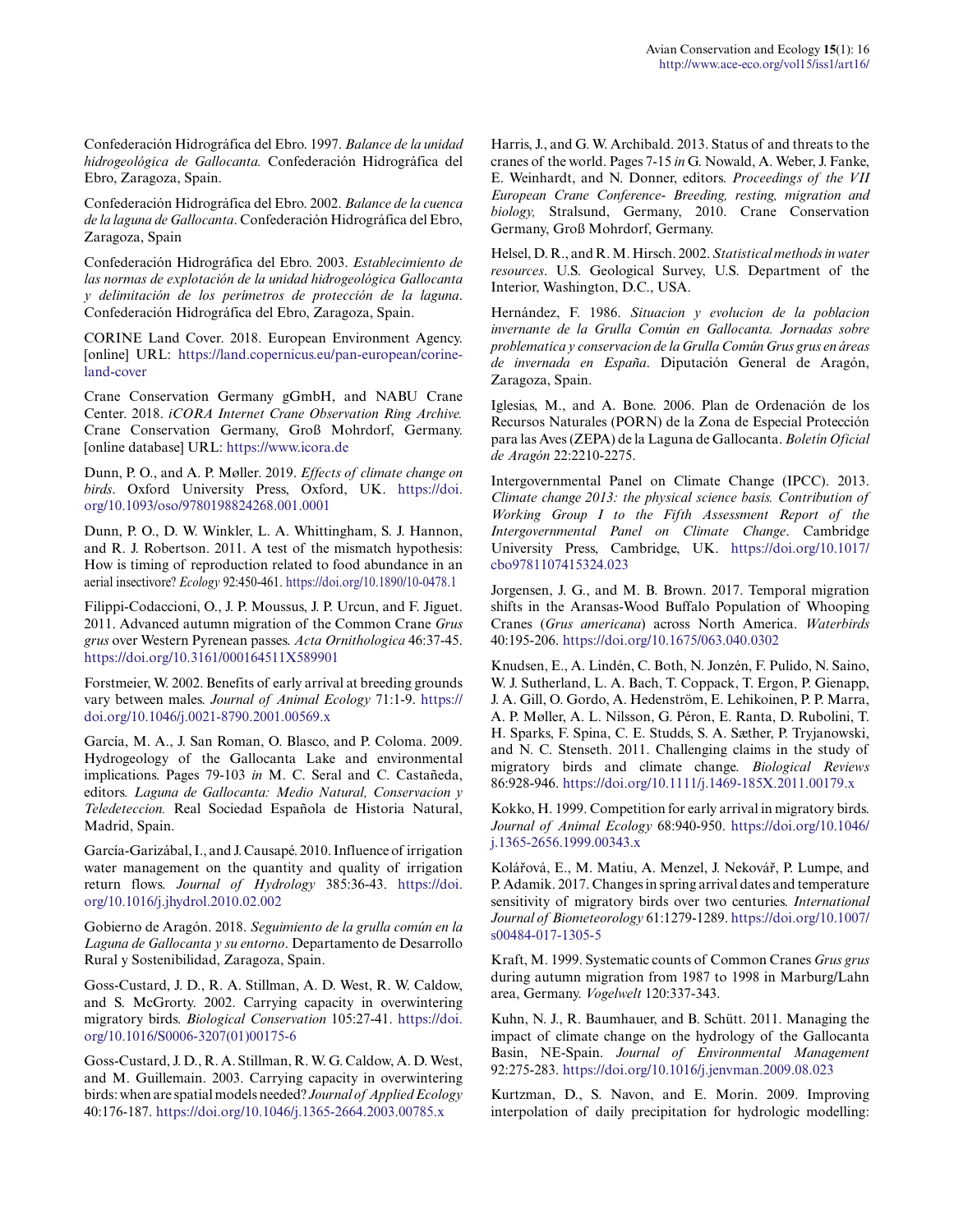spatial patterns of preferred interpolators. *Hydrological Processes* 23:3281-3291.<https://doi.org/10.1002/hyp.7442>

Ligue pour la Protection des Oiseaux (LPO)/Birdlife. 2018. *Information about migration sites and Common Cranes.* LPO/ BirdLife, Outines, France.

Lundgren, S. 2012. Cranes and climate change in Sweden. Pages 49-52 *in* J. Harris, editor. *Cranes, agriculture and climate change*. International Crane Foundation, Baraboo, Wisconsin, USA.

Marra, P. P., C. M. Francis, R. S. Mulvihill, and F. R. Moore. 2005. The influence of climate on the timing and rate of spring bird migration. *Oecologia* 142:307-315. [https://doi.org/10.1007/](https://doi.org/10.1007/s00442-004-1725-x) [s00442-004-1725-x](https://doi.org/10.1007/s00442-004-1725-x) 

Mewes, W., and M. Rauch. 2012. Influence of climate change on the beginning of breeding of Eurasian cranes in Germany. Pages 53-54 *in* J. Harris, editor. *Cranes, agriculture and climate change.* International Crane Foundation, Baraboo, Wisconsin, USA.

Miller-Rushing, A. J., R. B. Primack, and R. Stymeist. 2008. Interpreting variation in bird migration times as observed by volunteers. *Auk* 125:565-573. <https://doi.org/10.1525/auk.2008.07005>

Mingozzi, T., P. Storino, G. Venuto, G. Alessandria, E. Arcamone, S. Urso, L. Rugieri, L. Massetti, and A. Massolo. 2013. Autumn migration of Common Cranes *Grus grus* through the Italian Peninsula: new vs. historical flyways and their meteorological correlates. *Acta Ornithologica* 48:165-177. [https://doi.](https://doi.org/10.3161/000164513X678810) [org/10.3161/000164513X678810](https://doi.org/10.3161/000164513X678810) 

Møller, A. P., and P. O. Dunn. 2019. Conclusions. Pages 265-267 *in* P. O. Dunn and A. P. Møller, editors. *Effects of climate change on birds*. Oxford University Press, Oxford, UK. [https://doi.](https://doi.org/10.1093/oso/9780198824268.003.0019) [org/10.1093/oso/9780198824268.003.0019](https://doi.org/10.1093/oso/9780198824268.003.0019) 

Møller, A. P., D. Rubolini, and E. Lehikoinen. 2008. Populations of migratory bird species that did not show a phenological response to climate change are declining. *Proceeding of the National Academy of Sciences of the United States of America* 105:16195-16200. <https://doi.org/10.1073/pnas.0803825105>

Newson, S. E., N. J. Moran, A. J. Musgrove, J. W. Pearce-Higgins, S. Gillings, P . W. Atkinson, R. Miller, M. J. Grantham, and S. R. Bailie. 2016. Long-term changes in the migration phenology of UK breeding birds detected by large-scale citizen science recording schemes. *Ibis* 158:481-495. [https://doi.org/10.1111/](https://doi.org/10.1111/ibi.12367) [ibi.12367](https://doi.org/10.1111/ibi.12367) 

Nowald, G., N. Donner, and M. Modrow. 2012. Influence of climate change on the wintering site selection of Eurasian cranes. Pages 55-59 *in* J. Harris, editor. *Cranes, agriculture and climate change*. International Crane Foundation, Baraboo, Wisconsin, USA.

Ojaste, I., A. Leito, P. Suorsa, A. Hedenström, K. Sepp, M. Leivits, U. Sellis, and Ü. Väli. 2020. From northern Europe to Ethiopia: long-distance migration of Common Cranes (*Grus grus*). *Ornis Fennica* 97:00-00.

Palm, V., A. Leito, J. Truu, and O. Tomingas. 2009. The spring timing of arrival of migratory birds: dependence on climate variables and migration route. *Ornis Fennica* 86:97-108.

Palm, V., M. Sepp, J. Truu, R. D. Ward, and A. Leito. 2017. The effect of atmospheric circulation on spring arrival of short- and long-distance migratory bird species in Estonia. *Boreal Environmental Research* 22:97-114.

Paxton, K. L., E. B. Cohen, E. H. Paxton, Z. Németh, and F. R. Moore. 2014. El Niño-Southern Oscillation is linked to decreased energetic condition in long-distance migrants. *PLoS ONE* 9(5): e95383.<https://doi.org/10.1371/journal.pone.0095383>

Prange, H. 2005. The status of the Common Crane (*Grus grus*) in Europe: breeding, resting, migration, wintering and protection. Pages 69-77 *in* F. Chavez-Ramirez, editor. *Proceedings of th 9th North American Crane Workshop.* North American Crane Workshop, Baraboo, Wisconsin, USA.

Prange, H. 2012. Reasons for changes in crane migration patterns along the west-European flyway. Pages 35-48 *in* J. Harris, editor. *Cranes, agriculture and climate change.* International Crane Foundation, Baraboo, Wisconsin, USA.

Prange, H. 2016. *Die Welt der Kraniche. MediaNatur Verlag*. University of Halle, Wittenberg Halle, Germany.

Prieta, J., and J. C. del Moral. 2009. *La grulla común invernante en España: Población en 2007 y método de censo.* SEO/BirdLife, Madrid, Spain.

R Development Core Team. 2016. *R: A language and environment for statistical computing.* R Foundation for Statistical Computing. [online] URL: <http://www.R-project.org>

Ramenofsky, M., and J. C. Wingfield. 2007. Regulation of migration. *Bioscience* 57:135-143. [https://doi.org/10.1641/](https://doi.org/10.1641/B570208) [B570208](https://doi.org/10.1641/B570208)

Rodó, X., E. Baert, and F. A. Comín. 1997. Variations in seasonal rainfall in southern Europe during the present century: relationships with the North Atlantic Oscillation and the El Niño Southern Oscillation. *Climate Dynamics* 13:275-284. [https://doi.](https://doi.org/10.1007/s003820050165) [org/10.1007/s003820050165](https://doi.org/10.1007/s003820050165) 

Román, J. A. 2018. Population size of the Common crane (*Grus grus*) in Spain in the wintering season 2017/2018. *Ardeola* 65:328.

Salmi, T., A. Määttä, P. Anttila, T. Ruoho-Airola, and T. Amnell. 2002. Detecting trends of annual values of atmospheric pollutants by the Mann-Kendall test and Sen's Slope estimates - The Excel Template application MAKESENSE. *Finnish Meteorological Institute. Publications on Air Quality* 31:1-35.

Salvi, A. 2012. Eurasian Crane (*Grus grus*) and climate change in France. Pages 71-76 *in* J. Harris, editor. *Cranes, agriculture and climate change.* International Crane Foundation, Baraboo, Wisconsin, USA.

Salvi, A. 2013. Eurasian Crane *Grus grus* study in France over the last 30 years. Pages 30-37 *in* G. Nowald, A. Weber, J. Fanke, E. Weinhardt, and N. Donner, editors. *Proceedings of the VII European Crane Conference - Breeding, resting, migration and biology.* Crane Conservation Germany, Groß Mohrdorf, Germany.

Salvi, A. 2016. The Camargue, confluence of the European migratory flyways of the Eurasian Crane *Grus grus*. *Aves* 53:49-68.

Sampietro, F. J., E. Pelayo, J. L. Riva, and J. Sanz. 2017. Invernada excepcional de grulla común (*Grus grus*) en el área de la laguna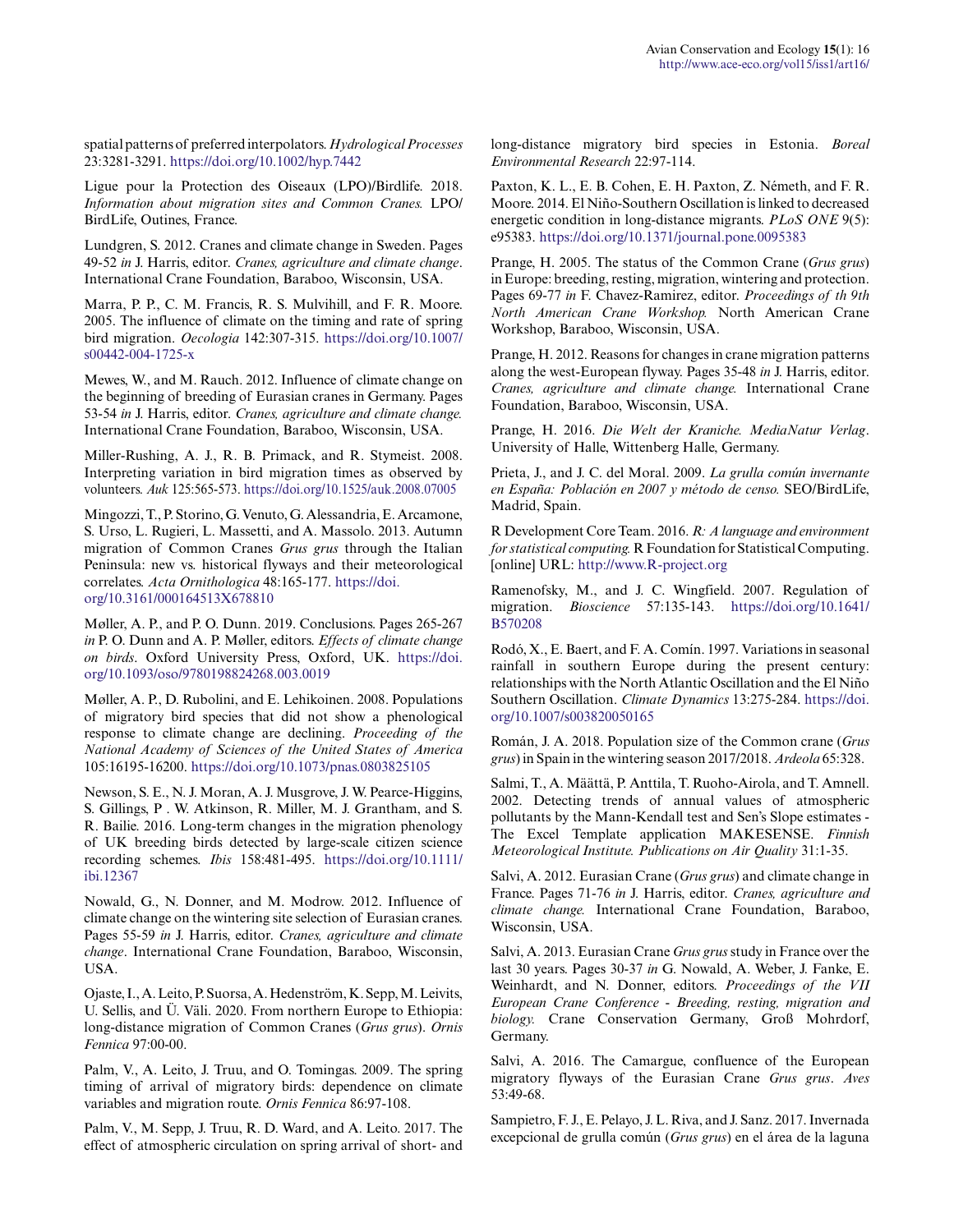de Gallocanta durante el invierno 2013-2014. *Anuario Ornitológico de Aragón* 8:59-67.

Schmaljohann, H., and C. Both. 2017. The limits of modifying migration speed to adjust to climate change. *Nature Climate Change* 7:573-576.<https://doi.org/10.1038/nclimate3336>

Smith, R. J., and, F. R. Moore. 2005. Arrival timing and seasonal reproductive performance in a long-distance migratory landbird. *Behavioral Ecology and Sociobiology* 57:231-239. [https://doi.](https://doi.org/10.1007/s00265-004-0855-9) [org/10.1007/s00265-004-0855-9](https://doi.org/10.1007/s00265-004-0855-9)

Teitelbaum, C. S., S. J. Converse, W. F. Fagan, K. Böhning-Gaese, R. B. O'Hara, A. E. Lacy, and T. Mueller. 2016. Experience drives innovation of new migration patterns of whooping cranes in response to global change. *Nature Communications* 7:12793. <https://doi.org/10.1038/ncomms12793>

Usui, T., S. H. M. Butchart, and A. B. Phillimore. 2017. Temporal shifts and temperature sensitivity of avian spring migratory phenology: a phylogenetic meta-analysis. *Journal of Animal Ecology* 86:250-261. <https://doi.org/10.1111/1365-2656.12612>

Végvári, Z. 2015. Autumn crane migration and climate change in the Carpathian Basin. *Ornis Hungarica* 23:31-38. [https://doi.](https://doi.org/10.1515/orhu-2015-0012) [org/10.1515/orhu-2015-0012](https://doi.org/10.1515/orhu-2015-0012) 

Végvári, Z., V. Bókony, Z. Barta, and G. Kovács. 2010. Life history predicts advancement of avian spring migration in response to climate change. *Global Change Biology* 16:1-11. [https://doi.](https://doi.org/10.1111/j.1365-2486.2009.01876.x) [org/10.1111/j.1365-2486.2009.01876.x](https://doi.org/10.1111/j.1365-2486.2009.01876.x)

Végvári, Z., and G. Kovacs. 2012. The effects of climate change on the migratory patterns of the Eurasian Crane in the Baltic-Hungarian flyway. Pages 83-88 *in* J. Harris, editor. *Cranes, agriculture and climate change.* International Crane Foundation, Baraboo, Wisconsin, USA.

Visser, M. E., L. J. M. Holleman, and P. Gienapp. 2006. Shifts in caterpillar biomass phenology due to climate change and its impact on the breeding biology of an insectivorous bird. *Oecologia* 147:164-172.<https://doi.org/10.1007/s00442-005-0299-6>

Volkov, S. V., O. S. Grinchenko, and T. V. Sviridova. 2016. The effects of weather and climate changes on the timing of autumn migration of the Common Crane (*Grus grus*) in the north of Moscow region. *Biological Bulletin* 43:1203-1211. [https://doi.](https://doi.org/10.1134/S1062359016110170) [org/10.1134/S1062359016110170](https://doi.org/10.1134/S1062359016110170)

Editor-in-Chief: Alexander L.Bond Subject Editor: Auriel M.V.Fournier



Sponsored by the Society of Canadian Ornithologists and **Birds Canada** 

Parrainée par la Société des ornithologistes du Canada et Oiseaux Canada

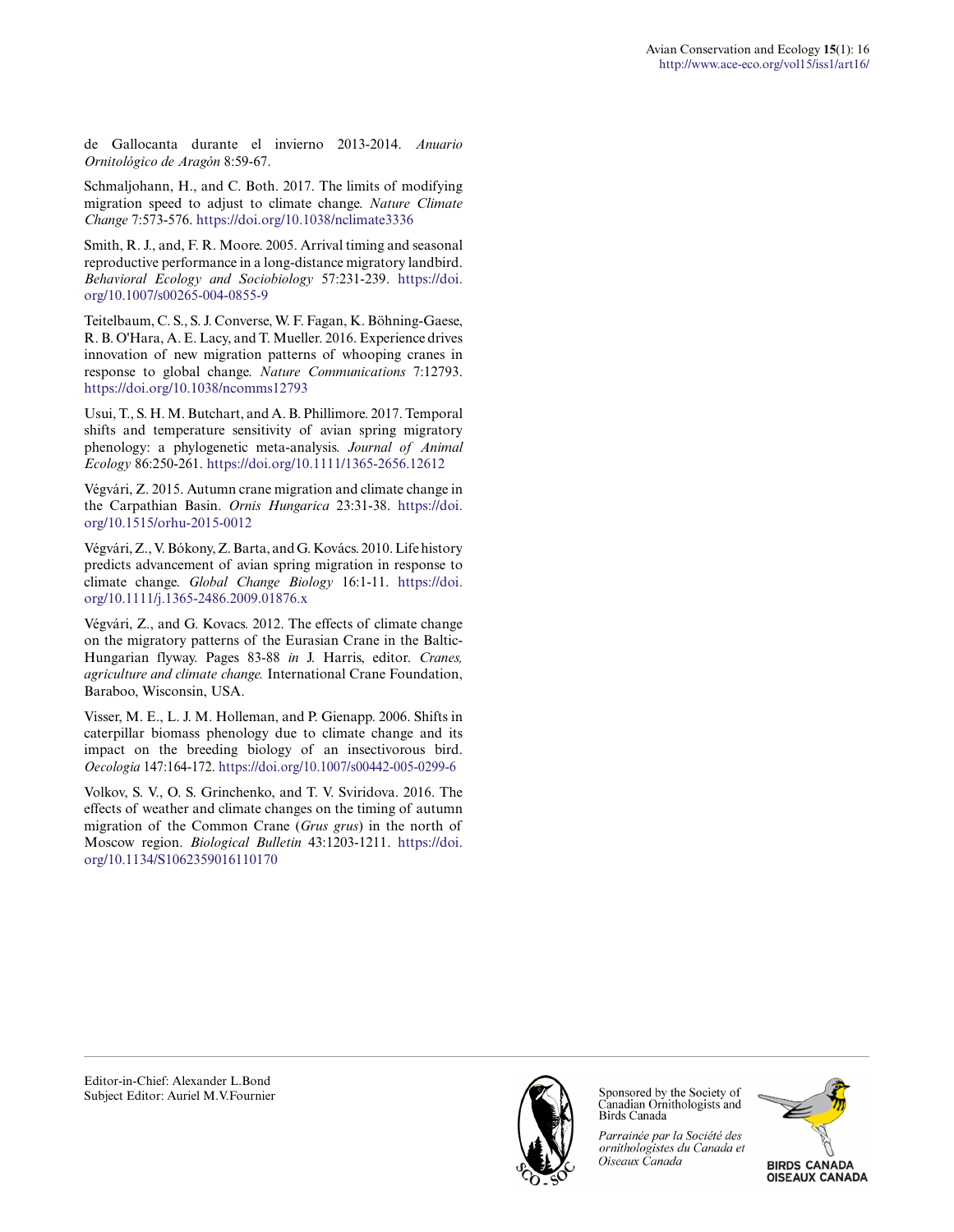### **Appendix 1. Multiple linear model: number of cranes vs abiotic conditions**

Table A1.1. Multiple linear models of abiotic variables (temperature, water level and rainfall) as predictors of the maximum number of Common Cranes in autumn and spring, but minimum number of wintering cranes in January. Abiotic variables were averaged for the whole year (365 days). Regression coefficients and standard errors (+SE) are shown with *t-*values and P-values.

|             | Autumn                      |              |       | Winter                      |              |       | Spring                       |                  |       |
|-------------|-----------------------------|--------------|-------|-----------------------------|--------------|-------|------------------------------|------------------|-------|
|             | Estimate +SE                | $\mathbf{t}$ | P     | Estimate +SE                | $\mathbf{t}$ | P     | Estimate +SE                 | $\boldsymbol{t}$ | P     |
| Temperature | $6.03 + 6.57$               | 0.92         | 0.336 | $-4.38 + 6.91$              | 0.63         | 0.532 | $-15.90 + 14.88$             | $-1.07$          | 0.294 |
| Water level | $55.90 + 16.41$             | 3.41         | 0.002 | $-24.67 + 8.04$             | 3.07         | 0.004 | $48.50 + 31.28$              | 1.55             | 0.131 |
| Rainfall    | $0.06 + 0.04$               | 1.62         | 0.116 | $0.02 + 0.04$               | 0.53         | 0.600 | $0.12 + 0.09$                | 1.34             | 0.191 |
| intercept   | $-108 + 80$                 | $-1.35$      | 0.189 | $80 + 85$                   | 0.94         | 0.351 | $211.94 + 183.45$            | 1.16             | 0.257 |
| Model       | $F_{3,39} = 6.92$ , P<0.001 |              |       | $F_{3,39} = 4.01$ , P=0.014 |              |       | $F_{3,31} = 3.184$ , P=0.037 |                  |       |
|             |                             |              |       |                             |              |       |                              |                  |       |